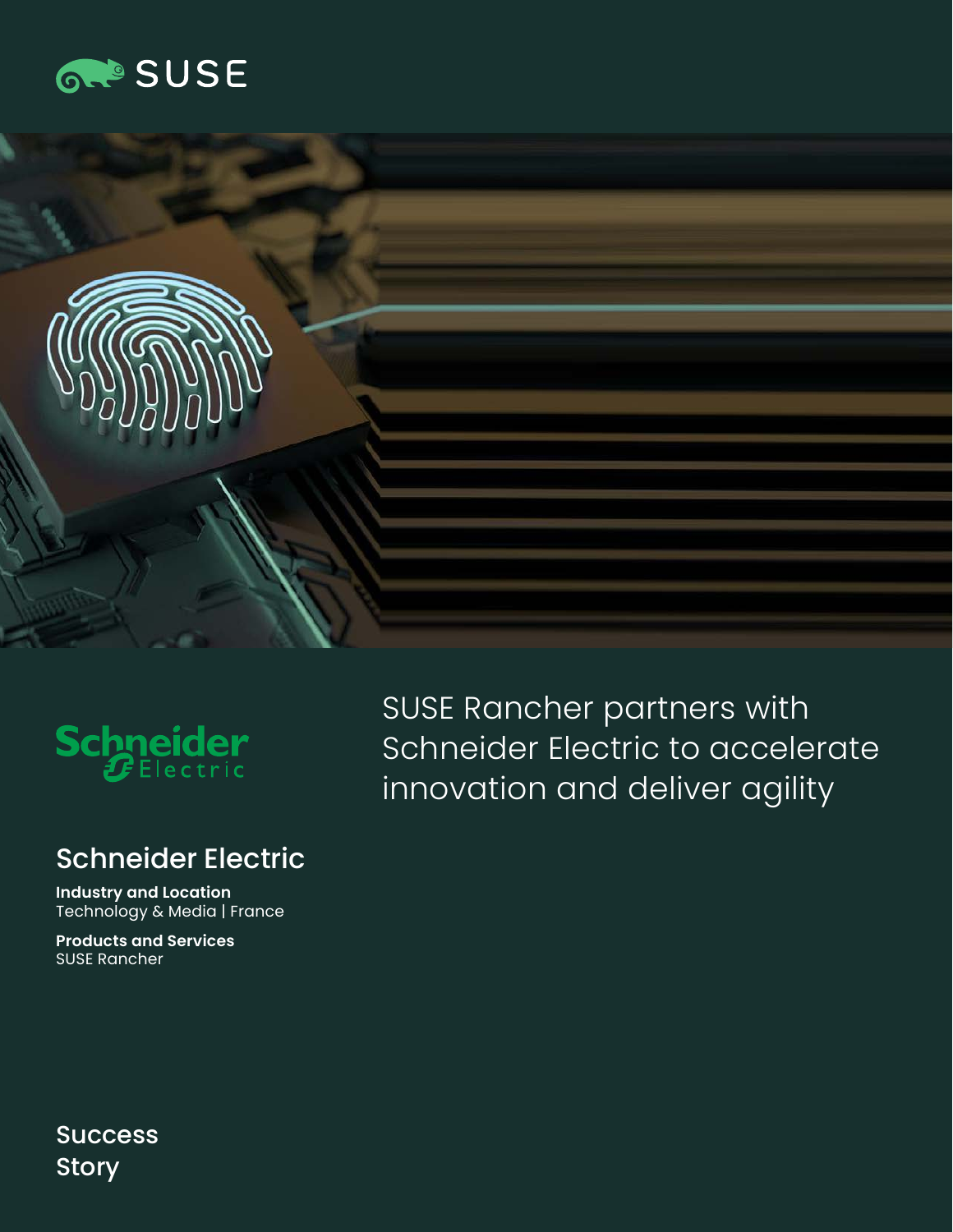# **RAPSUSE**

#### At-a-Glance

One of Schneider Electric's operating imperatives is to turn asset data into action, with a view to reducing maintenance costs and maximizing system uptime. The quest to achieve this precipitated a period of significant transformation. Once the team homed in on Kubernetes as the ideal enabling technology for this transformation, SUSE Rancher was selected as Schneider Electric's partner on access control, identity management and container management.

#### Introducing Schneider Electric

Believing access to energy and digital services is a basic human right, Schneider Electric creates integrated solutions for homes, commercial and municipal buildings, data centers and industrial infrastructure. By putting efficiency and sustainability at the heart of the portfolio, the company helps consumers and businesses to make the most of their energy resources.

Schneider Electric turns asset data into action. Real-time data on infrastructure



performance helps reduce maintenance costs and maximize system uptime. Head of Global Infrastructure Strategy Anthony Andrades is guiding the business unit through a period of significant transformation. Andrades' remit is to build the strategic vision and analyze everything the business does from an innovation point of view. This encompasses how the estate of data centers operates, the diverse ways applications are built and run, asset obsolescence, configuration and cost. He is also responsible for managing the cultural shift intrinsically associated with large-scale digital transformation.

### The journey to containers

Schneider Electric had already entered the cloud ecosystem in 2013, with a couple of business-driven projects running quietly in AWS (Amazon Web Services) and Microsoft Azure. Once the success of these projects became known, Andrades was drafted to build on this and create an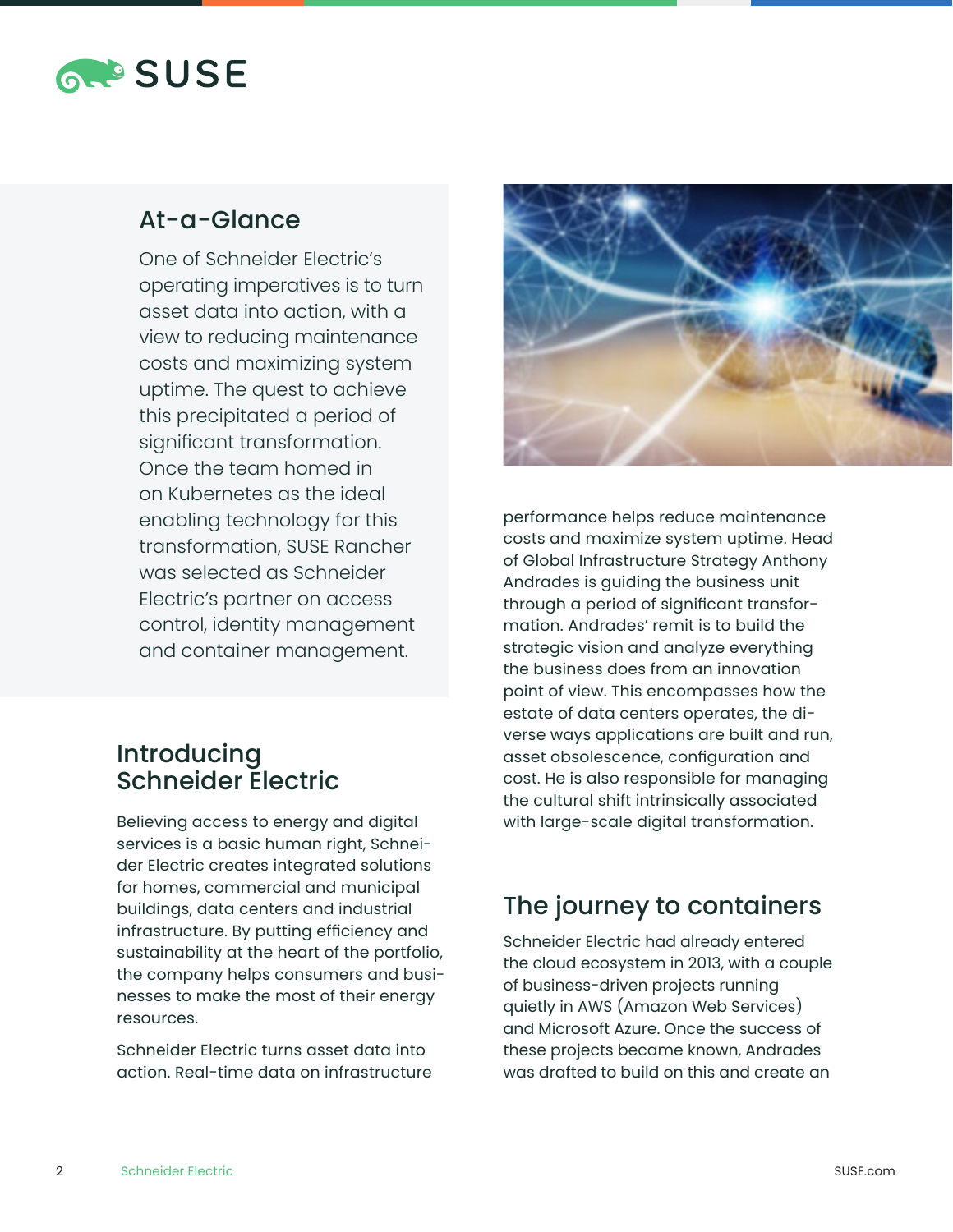

enterprise-grade cloud strategy. By 2016, the company had expanded its global AWS footprint and its mission to migrate its infrastructure to the cloud had begun.

"After a quarter of a century of technical evolution, we're embarking on one of the most important transformations in our history. By modernizing all our legacy systems to create a cluster of cloud-native microservices, we are becoming more agile and innovative."

#### **Anthony Andrades**

Head of Global Infrastructure Strategy, Schneider Digital, Schneider Electric

The team became aware of Kubernetes a year earlier in 2015 and quickly identified it as a cost-effective way to create the microservices-based, service-oriented architecture that large digital enterprises, like Google and Facebook, had pioneered. There were some pockets of excellence where Kubernetes was already running, but the picture wasn't consistent. Access control was a major issue. Several customer development teams needed access to clusters, but this was uncontrolled which, in some cases, resulted in the suspension of Docker usage, until a rules-based PaaS (Platform as a Service) was put in place.

The team was already familiar with SUSE Rancher and, in early 2018, Andrades carried out an initial successful PoC with SUSE Rancher Labs and SUSE Rancher's security partner Aqua. Soon after, the team started using SUSE Rancher on top of Kubernetes, to provide the access control, identity management and globalized performance metrics that don't ship with Kubernetes.

"When I look at the most advanced digital organizations such as Google, Netflix, Amazon and Facebook, they're running serviceorientated architectures, with estates of microservices, completely decoupled from one another but managed centrally. We aspire to reach this point and SUSE Rancher is an important part of the journey."

#### **Anthony Andrades**

Head of Global Infrastructure Strategy, Schneider Digital, Schneider Electric

SUSE Rancher performed so well it was chosen to underpin Schneider's container-management platform. In June 2019, the platform was deployed to run 20 nodes and the painstaking process of application modernization began.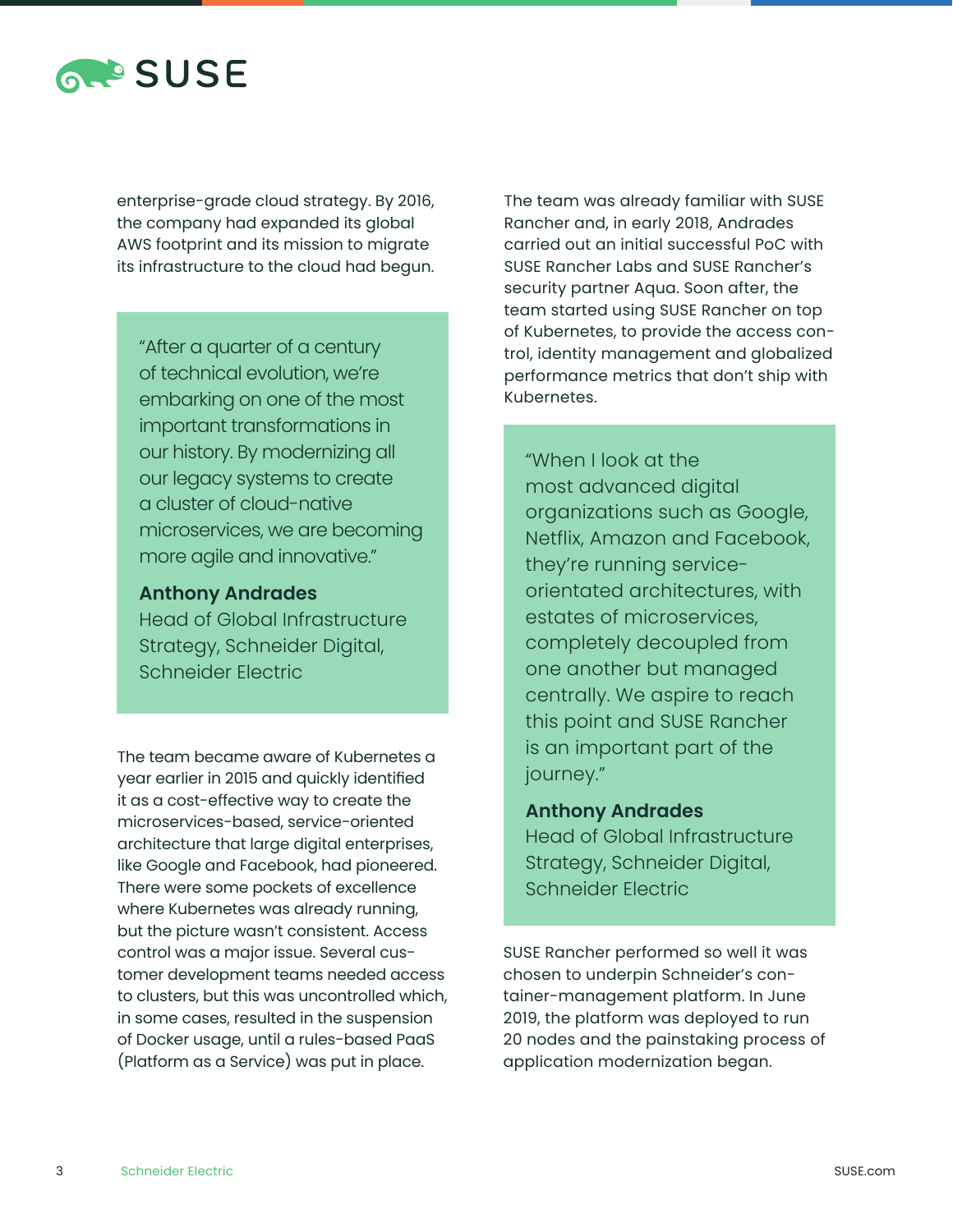

#### What were the problems Schneider Electric wanted to solve?

Legacy transformation

Like many established businesses, Schneider has been through 25 years of technical evolution. Over time, the company has built and deployed thousands of separate services and applications, running on Windows Server or Red Hat, that must be re-engineered or rebuilt before migration to the cloud.

Andrades' primary objective is to complete the transformation and migration of all applications within five years. This is no mean feat when you consider the volume of applications involved, and the fact that different applications require different modernization approaches. In late 2019, the team started the painstaking process of analyzing the entire estate of applications, categorizing each one according to the most appropriate and efficient way to modernize and migrate.

For some key applications, this will be done in stages; the application will be 'lifted and shifted' to the cloud, optimized and made available as a service. Teams will then redesign the application later. Others may be completely decommissioned and rebuilt as microservices. Static web servers, for example, can easily be converted into Amazon S3 buckets. Where two-tier applications are concerned (web front end running a UI with a relational database in the backend) the UI would run on a container and the database ported to Amazon RDS.



In Kubernetes, development teams can deploy multiple clusters, each configured to specific application requirements. In SUSE Rancher, the infrastructure team can run each of these bespoke environments side by side, via one intuitive platform. Crucially, when used with other solutions, such as Aqua, SUSE Rancher becomes a secure and compliant environment for teams both internal and external — to collaborate. With access control easily configurable in SUSE Rancher, the infrastructure team can allow unbridled access to the platform. This approach significantly boosts team innovation.

The project is in its infancy but Andrades is already seeing benefits daily. He has a mammoth task ahead: if he is to reach his five-year migration goal, he must automate a host of basic processes such as role-based access control (RBAC), namespace-as-a-service, authentication, application catalog, etc. SUSE Rancher takes care of these functions, dramatically reducing the deployment workload. According to Andrades, developers don't need to worry about security or operational processes. They can bring their own pipelines and repositories with them and run their workloads seamlessly while SUSE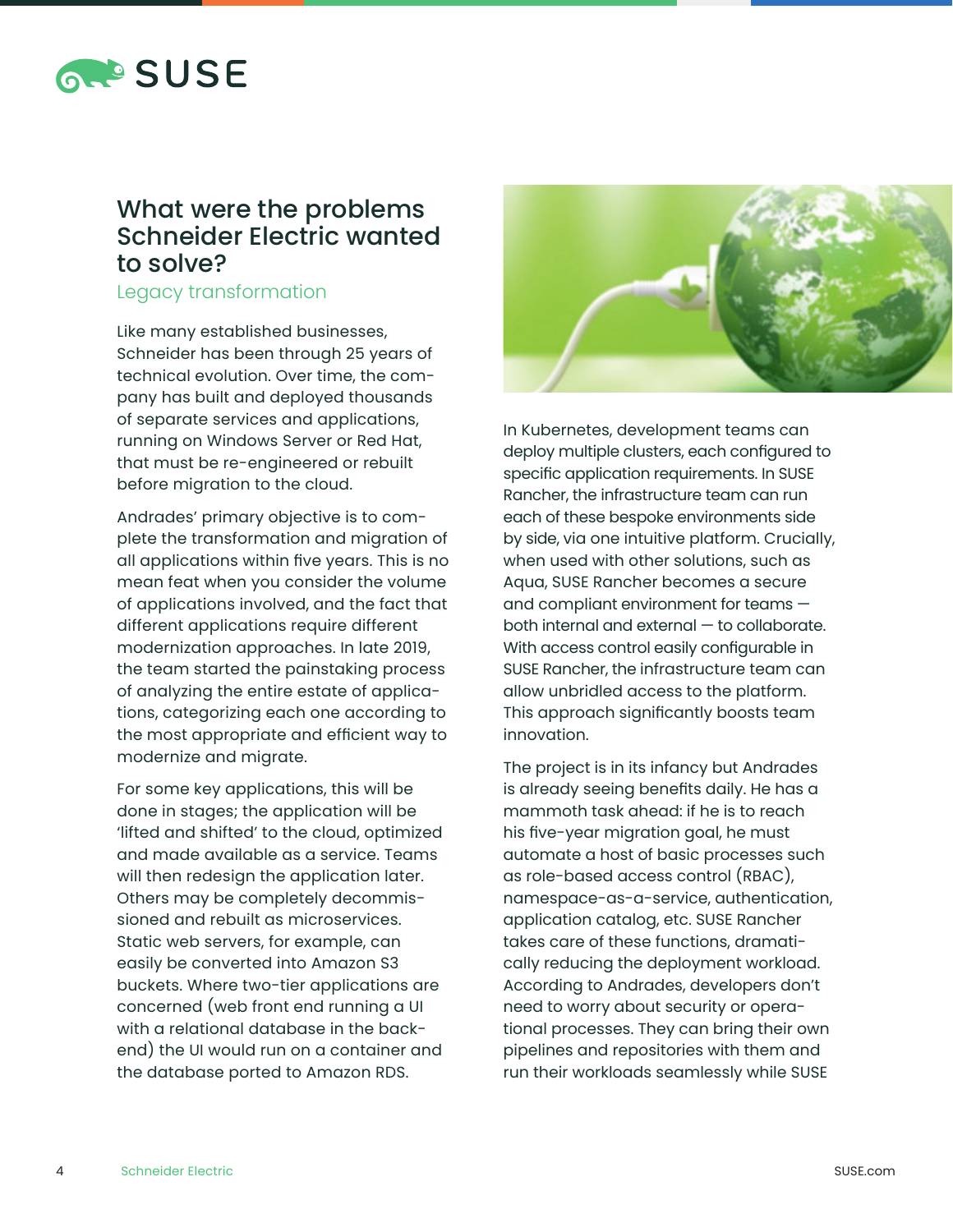

"This is a wholesale transformation in the way we support the business. Our ultimate aims are to make our technology investments work harder for us and modernize the systems that have been supporting manufacturing processes for 20 years. Kubernetes and SUSE Rancher are helping us get there."

> **Anthony Andrades** Head of Global Infrastructure Strategy Schneider Digital, Schneider Electric

Rancher and Aqua guardrail the security controls.

Andrades and the team appreciate the fact they don't need to worry about the underlying infrastructure. If there's a problem, they receive a notification. If they want to quickly check the status of the clusters, they can check the dashboard to check everything is 'green.' They no longer have to keep checking performance, workload status, resource usage – SUSE Rancher removes the manual burden. This, Andrades believes, has freed teams to think more creatively.

Over the last year, the team has successfully migrated four key applications and is now managing these applications in clusters via the SUSE Rancher platform. This success has prompted the team to extend its use of the SUSE Rancher platform and double the number of nodes running in the cloud.

#### A cultural transformation

As well as leading the technical transformation, Andrades is responsible for managing the cultural shift that a move to containers and the cloud naturally requires.

For some, who have been working in technology for the last couple of decades, a shift to a cloud-native existence is a big one. Long-ingrained development methodologies baked into the fabric of the infrastructure are as hard to modernize as the technology itself -- particularly when it might appear that the technology itself is replacing major parts of the job.

Andrades' focus, therefore, is to excite and galvanize the company around the opportunity every developer has to build new, disruptive skills. The range of experience spans experts through to complete novices and so his mission is to globalize the existing pockets of excellence by bringing the company together to hear their stories and take a closer look at how they're succeeding with Kubernetes. By sharing detailed technical expertise and best practice, along with a sense of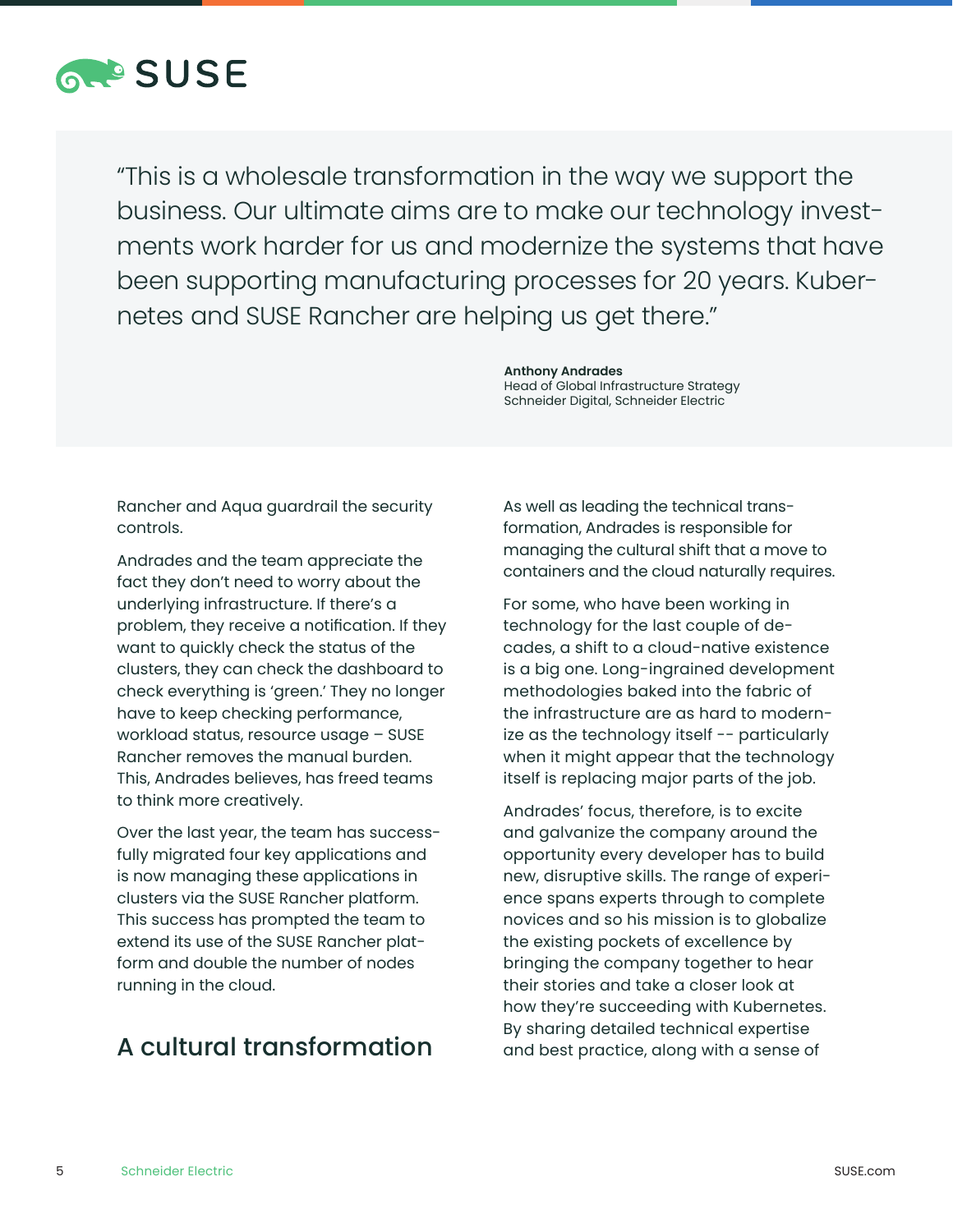

"It's not just a technical transformation, it's a cultural one, too. Our teams have long-established methodologies and so it's quite a thing to say 'Hey, you don't need a server anymore for just one app.' A big part of this effort is to bring the company with us on this journey."

> Head of Global Infrastructure Strategy Schneider Digital, Schneider Electric

**Anthony Andrades**

long-term value, Andrades and his team believe they will carry the business along the journey with them.

#### What's next?

Schneider Electric's relationship with SUSE Rancher Labs looks set to continue to grow in the coming months and years. The team recently renewed its support contract with SUSE Rancher Labs and has doubled its usage of the SUSE Rancher platform — expanding to 40 nodes. This deepening of the relationship illustrates the confidence Andrades and his team have in the platform, the support they receive from SUSE Rancher and the long-term value the alliance will bring to Schneider Electric, its customers and the wider European energy sector.

#### Timeline

- 2016: Kubernetes adopted as container orchestration strategy.
- 2017: Identified a need for a unifying management platform.
- 2018: SUSE Rancher POC takes place.
- June 2019: After successful POC, SUSE Rancher selected to underpin architecture.
- June 2020: Doubled SUSE Rancher usage; 2 RMS (SUSE Rancher management server) and 40 nodes.
- July 2020: 4 applications now running in production; vision to migrate hundreds in 5 years.

#### Benefits

- Deployment and management time reduced due to automation.
- Better security posture due to Aqua integration, RBAC and NaaS.
- Innovation hastening.
- Growing business case for Kubernetes.

#### Find out how SUSE can help you become an innovation hero!

- Sales-Inquiries-APAC@suse.com
- Sales-Inquiries-EMEA@suse.com
- Sales-Inquiries-LATAM@suse.com
- Sales-Inquiries-NA@suse.com